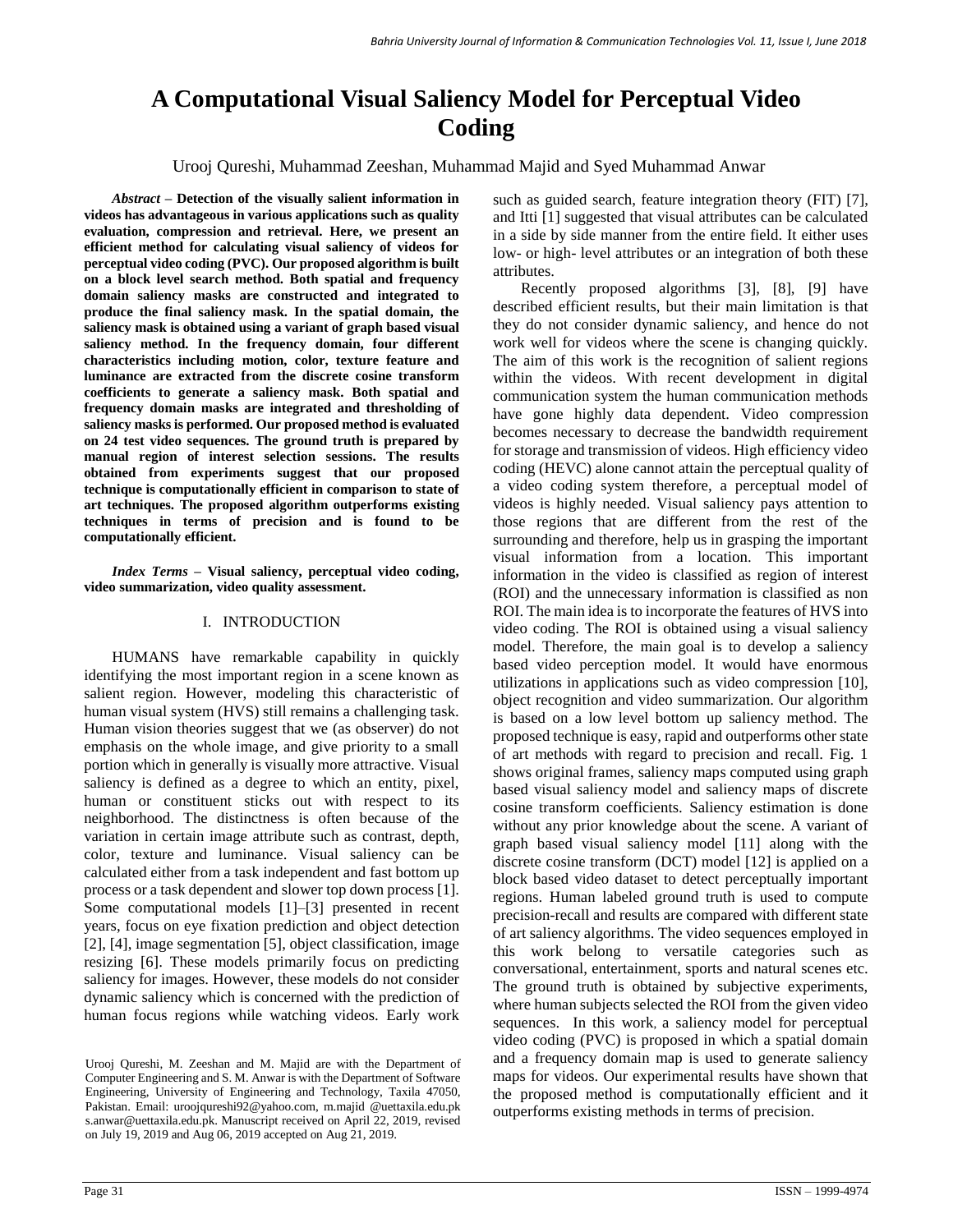

Fig. 1 Input video frames (top row), a variant of GBVS is used to compute saliency maps (middle row), saliency maps computed using DCT Coefficients (bottom row).

The rest of the paper is organized as follows. In Section II, related work is presented. The algorithm for the proposed methodology is presented in Section III. Experimental results and discussion is provided in Section IV. Concluding remarks are drawn in Section V.

### II. RELATED WORK

The human visual system is extremely fast in detecting the visual saliency however, computational modeling of this behavior is a difficult task. Saliency models aim at finding the salient region in the images or videos. The aim of saliency model is to reject the background and highlight only the important visual information. Visual attention computational models have gained significant importance in recent years. Because of these models visual communication systems have evolved. One of the main aims of object detection is to form a saliency mask by using the extracted object information. Researchers have worked on computational models that are based on prior knowledge. The second technique uses features within the images to form a saliency map. The term saliency was first defined in terms of visual attention. After that researchers have shown great interest in the detection of visual saliency. A saliency model can either be defined as a biological or a computational model, can be an integration of both these models. Itti et al. [1] presented the earliest biologically inspired system which calculated saliency maps by using center surround approach of low level characteristics such as intensity, color feature and orientation. The other methods use this model as an early inspired model. Yuan and Liang et al. [13] detected saliency maps by using object instances. Guanbin et al. [14] suggested a saliency model based on patch level approach. Frintrop et al. [15] proposed a model for the saliency map using square filters to compute the center surround difference. Integral image was also calculated to make the algorithm robust. Ma and Zhang [16] defined image saliency using local contrast analysis. The maps were further enhanced by making use of a fuzzy growth system. Achanta et al. [17] suggested a saliency detection model based on frequency domain processing. This model

first calculated the average image color and then calculated the saliency by taking color difference. Liu et al. [5] combined contrast in a Gaussian image pyramid to find multi scale contrast. Goferman et al. [18] model used global consideration along with low level signal and high level attributes to detect perceptually important object and used visual organization rules to detect the object. Hu et al. [19] performed saliency estimations by using histogram thresholding of feature maps, and then heuristic measures were applied to get the final result. Cheng et al. [20] proposed histogram based contrast technique to extract saliency region and incorporated spatial relations to obtain region based contrast mask. Bruce and Tsotsos [8] defined a bottom up saliency technique build on Shannon theory and estimated self-information at each image location to acquire a saliency mask. Zhang et al. [9] also calculated saliency masks by using Shannon self-information. Murray et al. [21] described a model based on color appearances in human vision. A bank of filter was created by using the wavelet transform. Each image channel was multiplied with filters so that a pyramid of wavelet planes can be obtained. A center surround procedure and spatial pooling was used for the final mask.

Early work on dynamic saliency estimation was an extension of static techniques but recently few researchers have shown interest in video saliency recognition using spatial temporal data between two consecutive frames in a video clip. Most methods use optical flow as motion feature. Zivkovic [22] extracted video saliency using Gaussian mixture model (GMM). Li et al. [23] used temporally coherent regional paradigm for video saliency. Kim et al. [24] used textural contrast and extend this concept to spatiotemporal domain by considering temporal gradients. Fang et al. [12] predicted saliency in frequency domain where color channel, texture channel and luminance channel were obtained using DCT coefficients. Zhai and shah [25] used an algorithm for one to one point correspondence in order to describe motion contrast.

The main aim of some saliency models is to identify the salient regions in images or videos using the concept of centre bias [26]. Fu et al. [27] developed a video segmentation model that uses RGB and depth features to extract the foreground from a scene. Tao et.al [28] presented an image segmentation technique to extract important information through clustering process. Gao et al. [29] proposed a scheme based on image retrieval. The saliency maps were calculated using saliency of relevant images in the database comparing them with the overall database saliency. Sun et al. [30] saliency model was proposed for videos retrieval. It used video hash and visual features to form a saliency map. Li et al. [31] proposed an underwater scheme for image enhancement. Lei et al. [32] algorithm was based on video coding.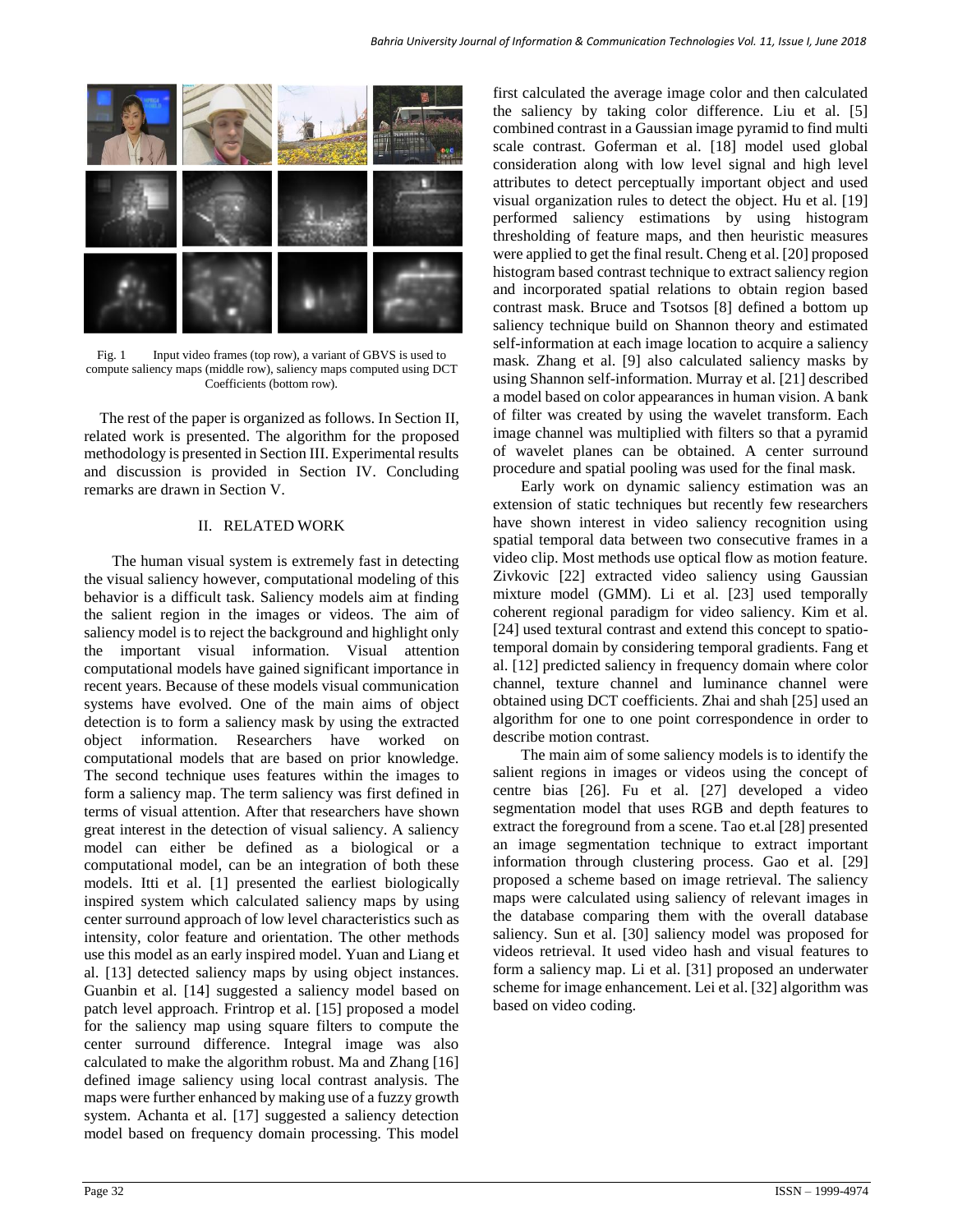

Fig. 2 Block diagram of the proposed saliency based perceptual model for perceptual video coding.

The scheme used depth maps and grayscale similarity to improve the coding performance. Recent work on saliency has been presented for image compression [31], image enhancement [33], [34], quality assessment [35], [36], action recognition [37] and thumbnail creation [38]. Cong et al. [39] presented a detailed review of different saliency detection model and addressed the issues of existing saliency models. Wand et al. [40] presented a relationship between fixation prediction and salient object segmentation. For achieving better performance and to deal with the evolving communication system models it is the need of the hour to build a specialized visual saliency model is based on perceptual video coding. In this work, a unified technique is proposed to obtain a saliency map for perceptual video coding. The proposed algorithm calculates the saliency maps of each video in  $8 \times 8$  block level approach. The saliency maps are calculated in both spatial and frequency domain. In the spatial domain, color saliency maps are computed from each  $8 \times 8$  block of a video frame using a variant of GBVS model. In the frequency domain, four different characteristic including motion, color, luminance and texture are extracted from each video frame in  $8 \times 8$  block level. The color, luminance and texture feature are extracted using discrete cosine transform (DCT) coefficients. The motion feature is calculated using motion vectors. Furthermore, a fusion technique is also presented for combining both saliency maps. Due to the fusion of spatial domain saliency map and frequency domain saliency map our proposed saliency model for perceptual video coding outperforms existing state of art methods. Experiments on our proposed video coding dataset explain the benefit of our scheme with reference to modern methods.

#### III. SALIENCY BASED PERCEPTION MODEL

A block diagram showing the implementation detail of our saliency based perceptual model for video coding is shown in Fig. 2. Input is provided in the form of video sequences at a resolution of  $352 \times 288$  pixels. The video sequences are then converted into frames with double precision for efficient processing. Block based approach is adopted to detect saliency, entire image is converted into  $8 \times$ 8 blocks and a saliency mask for each block is computed.

#### *A. Spatial Domain Saliency Mask*

Saliency refers to the aspect of any visual stimulus that makes it stand out and gather human attention in a crowd. A variant of GBVS is used to obtain spatial domain saliency mask. Instead of multiscale feature maps, single-scale feature maps are used in our method. The size of saliency mask of each block is  $4 \times 4$ . The algorithm consists of three main steps, which are as follows:

#### *1) Feature Extraction*

The first stage is to decompose the image block into a feature map M. One feature map for intensity (I), two feature maps for color  $(C_r$  and  $C_b)$  and two feature maps for orientation (0; 90) are calculated. Since one scale is used, there is no need to re-scale the feature maps. The feature maps are generated using biological inspired filters.

#### *2) Activation Map*

The feature maps M are used to compute the activation map A. For a given frame I, if a pixel  $I(a; b)$  is unusual in neighborhood, then the activation map will have a high value at that point. With in each feature map the difference between two regions is represented by a dissimilarity function calculated as,

$$
d_1((a, b)||(p, q) = \left| \log \frac{M_1(a, b)}{M_1(p, q)} \right|, \tag{1}
$$

where  $M_1(a, b)$ ,  $M_1(p,q)$  correspond to two different region (pixels) of the feature map M. The difference between two regions is represented on logarithmic scale.

#### *3) Normalization*

In the next step, normalization and combination of activation maps is performed. The activation map is concentrated into key locations using the Markov chain and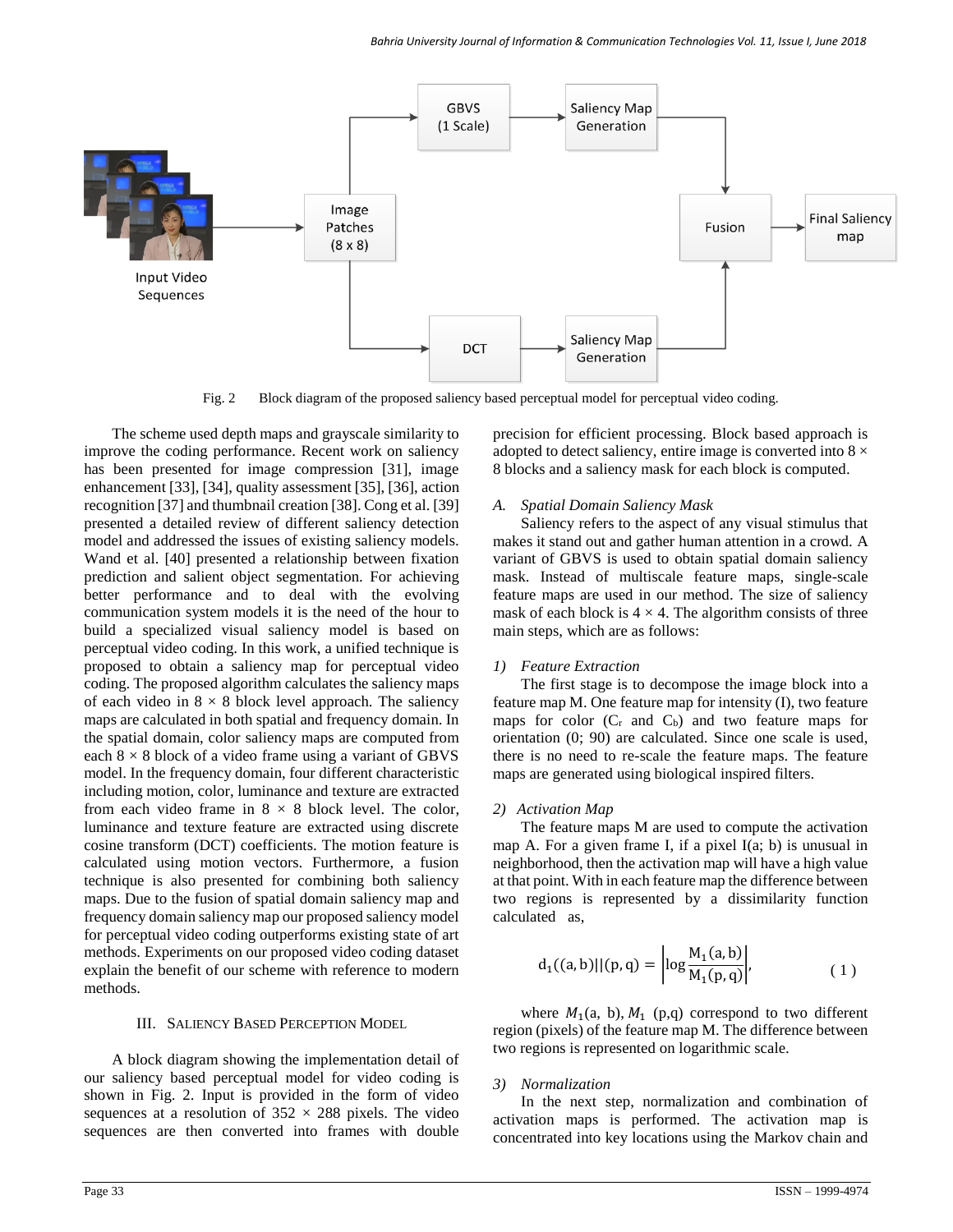normalization is applied. First a connected graph  $(G_A)$  is established for each activation map. Each region on the activation map is treated as a node and if two nodes (a, b) and (p, q) are connected, an edge is introduced and a weight is assigned as,

$$
w_1((a, b), (p, q) = d_1((a, b)) | (p, q)
$$
  
× F<sub>1</sub>(a - p, b - q), (2)

$$
F_1(c, d) = \exp\left(\frac{-c^2 + d^2}{2\sigma^2}\right)
$$
 (3)

where  $\sigma$  is a free parameter of the algorithm.  $w_1$  is the weight of the edge,  $d_1$  is the dissimilarity function and (c; d) is a node within a region on the activation map A. Each node in a G<sup>A</sup> graph is treated as a state and edge is treated as a transition probability. The weight of the outer edge for each node is normalized to 1 and an equilibrium distribution across the nodes is established. The activation map (A) is normalized using the above procedure. The activation map A is again changed into a graph  $(G_n)$  with nodes and weights. A Markov chain is again defined and equilibrium is established. The equilibrium distribution is the basis of the final spatial domain saliency map. The final saliency mask is computed by fusion of all feature channels, consequently all saliency blocks are combined to produce final mask for the whole frame. Gaussian kernel function is used to smooth the saliency masks.

#### *B. Frequency Domain Saliency Mask*

Several bottom up saliency systems have been proposed to calculate the saliency by using overall information in the image [3]. Frequency domain analysis provides us a good opportunity to interpret the global information of a video frame. A saliency model based on DCT coefficients is used where the two dimensional DCT of an K×L matrix C is defined as,

$$
B_{eq} = \alpha_p \alpha_q \sum_{k=0}^{K-1} \sum_{l=0}^{L-1} C_{mn} \cos \frac{\pi (2k+1)p}{2K} \cos \frac{\pi (2l+1)q}{2L},
$$
 (4)

$$
\alpha_p = \begin{cases} \frac{1}{\sqrt{K}}, & p = 0\\ \frac{\sqrt{2}}{K}, 1 \le p \le K - 1 \end{cases}
$$
(5)

$$
\alpha_q
$$
  
= 
$$
\begin{cases} \frac{1}{L}, & q = 0 \\ \frac{\sqrt{2}}{L}, & 1 \le q \le L - 1 \end{cases}
$$
 (6)

where  $B_{pq}$  are DCT Coefficient of C. The first DCT coefficient (DC coefficient) reflects average energy while other coefficients (AC) reflect changes in intensity. The algorithm consists of the following steps.

#### *1) Feature Extraction*

Each input video frame is converted into the lab color space to get three individual components l, a and b. Each component is divided into  $8 \times 8$  blocks and saliency detection is performed on blocks. DCT is applied on each component to extract the feature information. DC coefficients are used to calculate the luminance and color feature for  $8 \times 8$  block, whereas AC coefficients are used to calculate the texture information. The motion information is obtained using the predicted frames P and B, where P frame predicts motion information from a past frame, whereas B frame uses past as well as future frames for predicting motion information. The motion information is obtained from motion vector for the predicted frames.

In  $Y C b C r$  color space the Y channel is for luminance and two color channels i.e.,  $C_b$  and  $C_r$ . In case of videos, the DCT coefficient in  $8 \times 8$  block is composed of 64 coefficients. The first coefficient is DC coefficient and the other 63 are AC coefficients. The luminance and color features extracted from the DCT coefficients for video are as follows,

$$
L = DC_Y \t\t(7)
$$

$$
C_1 = D C_{Cr} \t\t(8)
$$

$$
C_2 = DC_{Cb} \t\t(9)
$$

where L,  $C_1$ ,  $C_2$  are the luminance and color features of the video data. AC coefficients provide a detailed description about the frequency information. The AC coefficients from the luminance channel are used to extract texture information. First nine AC coefficients are used from the 63 coefficients. The AC coefficient is in the right corner of the discrete cosine transform block and they are equal to zero so they are ignored during quantization process. The existing studies [41] have shown that the first nine coefficients can represent most energy in each DCT block therefore, only first nine coefficients are used as follows,

$$
T = AC_{01}, AC_{10}, AC_{20}, AC_{11}, ..., AC_{30}.
$$
 (10)

The motion vectors from the video data are calculated as,

$$
V = MV_p + (-1) * MV_f, \t(11)
$$

where  $MV_p$  and  $MV_f$  are the past and future frames respectively.

#### *2) Final Saliency Mask*

The static saliency mask is obtained through the linear combination of three features including luminance, color, and texture. Normalization is applied and weight is assigned to get better results. Motion saliency mask is obtained from the motion vectors. Differentiation between motion features is computed using Euclidean distance. The final frequency domain saliency mask is acquired by integrating both static and motion saliency masks computed as follows,

$$
S_f = \gamma_1 S_s t + \gamma_2 S_m + \gamma_3 S_s t S_m, \qquad (12)
$$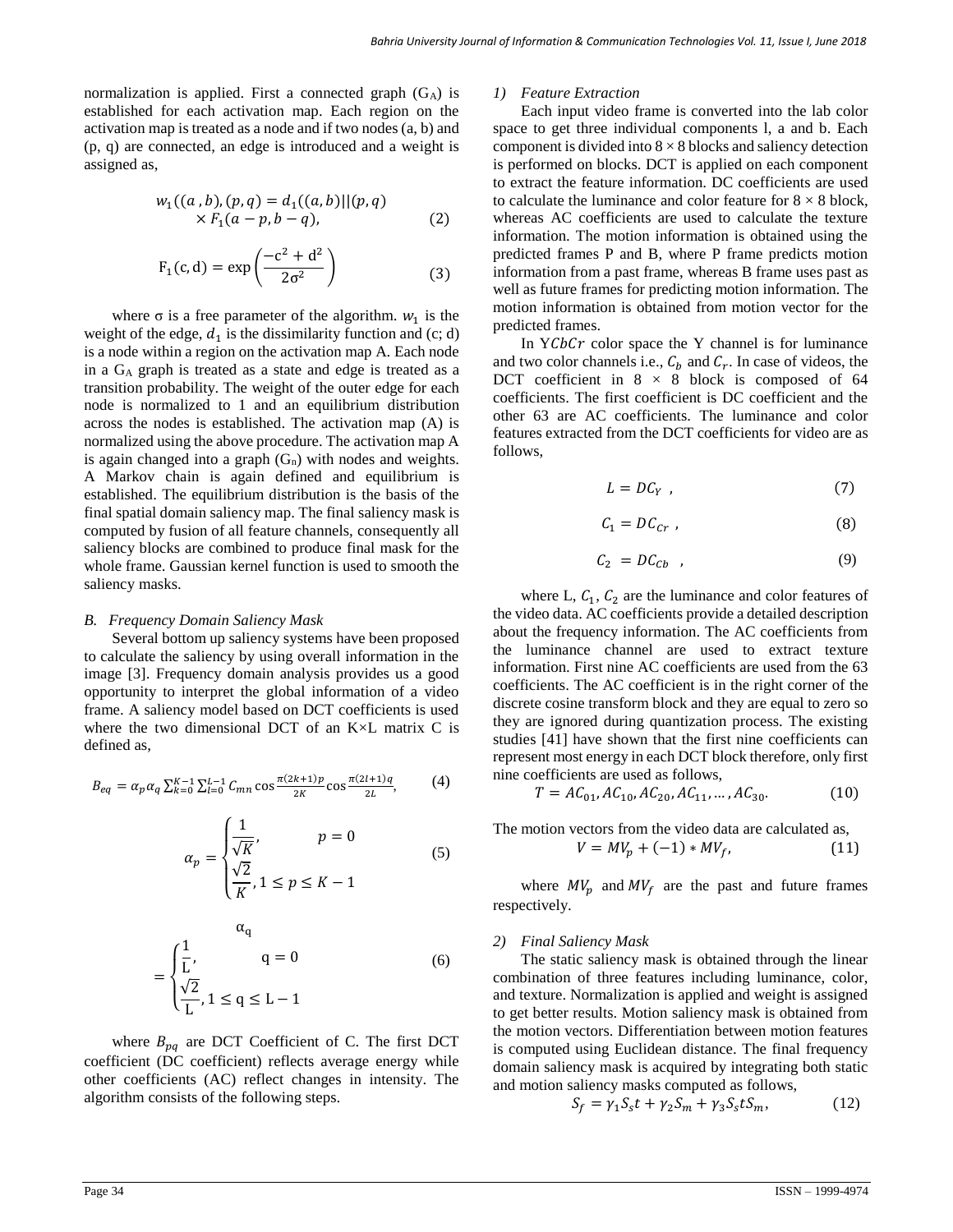where  $S_f$  is the final saliency mask,  $S_s t$  is the static saliency mask and  $S_m$  is the motion saliency mask.  $\gamma_1$ ,  $\gamma_2$ ,  $\gamma_3$ are the weighted components.

## *C. Spatial Frequency Integration/Fusion*

The final saliency mask S is acquired by the fusion of spatial domain and frequency domain saliency masks. In this study, two usual integration methods are used and are represented as follows.

# *1) Sum of Saliency map (SSM)*

This is one of the simplest methods for combining the two maps. With  $S_s$  and  $S_f$  the final saliency mask S is given by,

$$
SSM = S_s||S_f, \t\t(13)
$$

where  $S_S$ ,  $S_f$  is the spatial and frequency saliency mask and SSM is the final map.

# *2) Product of Saliency map (PSM)*

The fusion of two saliency maps can also be performed using the product of both maps. With  $S_s$  and  $S_f$  representing the spatial and frequency saliency maps, the final map PSM is given by,

$$
PSM = S_s \& S_f. \tag{14}
$$

## *3) Threshold Segmentation*

Saliency mask output is in the range [0; 255]. Binary masks are obtained by thresholding the saliency maps. The saliency mask is divided into sixteen threshold levels. The minimum value in case of a saliency mask is 0 and the maximum is 255. The value 0 corresponds to a black region where as the value 255 correspond to a white region. The first value 0 and the last value 255 are ignored and the other values are divided by 16 levels. To calculate the initial threshold value a small amount is added to 0 value and the same value is subtracted from the maximum 255 value. The initial threshold is then calculated as,

$$
T = max - min,\t(15)
$$

The other threshold values are calculated by multiplying the initial threshold value with the level number.

## IV. RESULTS AND DISCUSSION

In this section, the outcome of our proposed perceptual video coding based saliency map method is evaluated on the video dataset. The proposed algorithm is compared with five state-of-the-art algorithms. The main goal of the generation of this large dataset is to cover videos of various motions and categories.

# *A. Dataset and Ground Truth*

To generate this dataset 24 video sequences are used: Bus (150 frames), City (600 frames), Tennis (150 frames), Tempete (260 frames), Soccer (600 frames), Silent (300 frames), Paris (1065 frames), News(300 frames), Mother and Daughter (300 frames), Mobile (300 frames), Miss America (150 frames), Ice (480 frames), High-way (2000 frames), Harbour (600 frames), Hall (300 frames), Football (360 frames), Foreman (300 frames), Flower (250 frames), Crew (600 frames), Container (300 frames), Coastguard (300 frames), Akiyo (300 frames), Carphone (382 frames) and Bridge-close (2001 frames). The format of the video sequences is in YUV 4:2:0. The sequences are kept at CIF  $(352 \times 288)$  resolution. The video sequences cover a large number of categories like conversational, sports, entertainment and natural scenes. The videos have different types of motion information including high, medium, and low motion videos. The selection of videos was based on the fact that the sequences were frequently used in image processing and video transmission procedures. The dataset will facilitate the testing of algorithms that are based on perceptual video coding in future.

To the best of our knowledge no research has been done yet to this extent. After applying the proposed algorithm on the above-described video dataset the binary masks are then compared with the ground truth. The ground truth is obtained by subjective evaluation. 9 subjects viewed the video frames and selected the ROI using the mouse. The obtained ROI were then converted into binary masks and used as the ground truth in this research.





Fig. 3 Performance comparison of the proposed visual saliency model with other state-of-the-art methods in terms of precision-recall curve.

Fig. 4 Performance comparison in terms of average precision, recall and F measure of the proposed method with other visual saliency algorithms on entire video sequences dataset.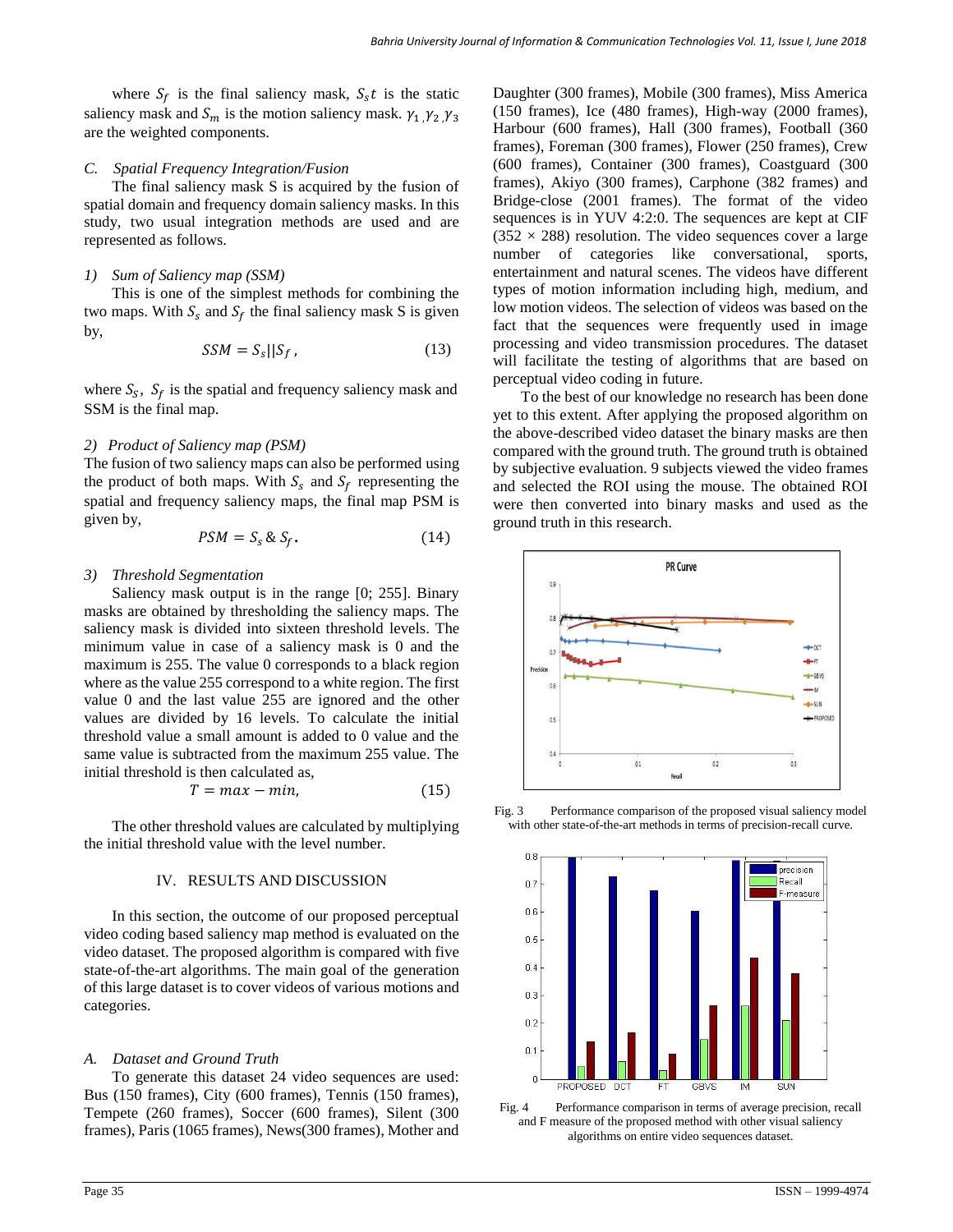

Fig. 5 Visual comparison of the saliency masks generated by the proposed method with other state-of-the-art methods.

#### *B. Performance Comparison*

The proposed scheme is compared with five different state-of-the-art methods. We follow Achanta [17] to select these methods. The selected methods are (IT [1], GB [11], FT [2], SR [3], SUN [9], FANG [12] and IM [21]). The methods were selected because of the variation and the recent trends. IT [1] is one of the earliest models in the saliency research area and it is a classical approach, SR [3] gives us a method in frequency domain, Fang [12] works well in compressed domain, GB [11] is the hybrid approach. SUN [9] has large number of citations. FT [2] outputs full resolution saliency maps.

After obtaining the saliency maps for all the methods the binary maps for each methods are computed using fixed thresholding method. Precision is described as the ratio of accurately allocated salient components, whereas recall is the percentage of detected salient components vs number of salient components in ground truth. Precision and recall is given by,

$$
P_1 = \frac{T_p}{T_p + F_p},\tag{16}
$$

$$
R_1 = \frac{T_p}{T_p + F_n} \quad , \tag{17}
$$

where  $T_p$ ,  $F_p$  corresponds to true positive and false positive and  $F_n$  corresponds to false negative. The precision and recall curves are presented in Fig 3.

The precision and recall scores distinctly shows that the proposed method have high precision value as compared to other methods. Each point on precision recall curve represents a particular threshold level. The extreme level of the precision and recall curves is really fascinating. When the curve is near to the upper left corner it means that it has high precision and the result has higher accuracy as compared to the rest of the result. On the other hand the perfect recall score correspond to that all the salient pixels identified are relevant. The proposed method is better than other because it contains more salient pixels having value 255. Precision and recall can also be merged into a separate unit defined as Fmeasure, which is given by,

$$
F = \frac{(1 + \beta^2)p_1 \times r_1}{\beta^2(p_1 + r_1)},
$$
\n(18)

where  $\beta = 0.3$ .

Average F-measure along with precision and recall is shown in Fig. 4 for all the video sequences. It is evident that the proposed methods show better average F-measure when compared with other methods. Fig. 5 shows original frames, saliency maps computed for recent methods and saliency mask of the proposed model. The proposed method clearly outperforms all other state of art methods. Recall rate is not as important as precision for visual attention.

TABLE I shows the mean time used by each algorithm on Intel Pentium (R) 2.1 GHz with 2GB RAM. The author implementation is used for all the other codes. Besides producing high precision the proposed method is computationally efficient as compared to [9], [21]. The proposed method is 66 times faster as compared to [21] and it is 75 times faster as compared to [9]. The SR outputs a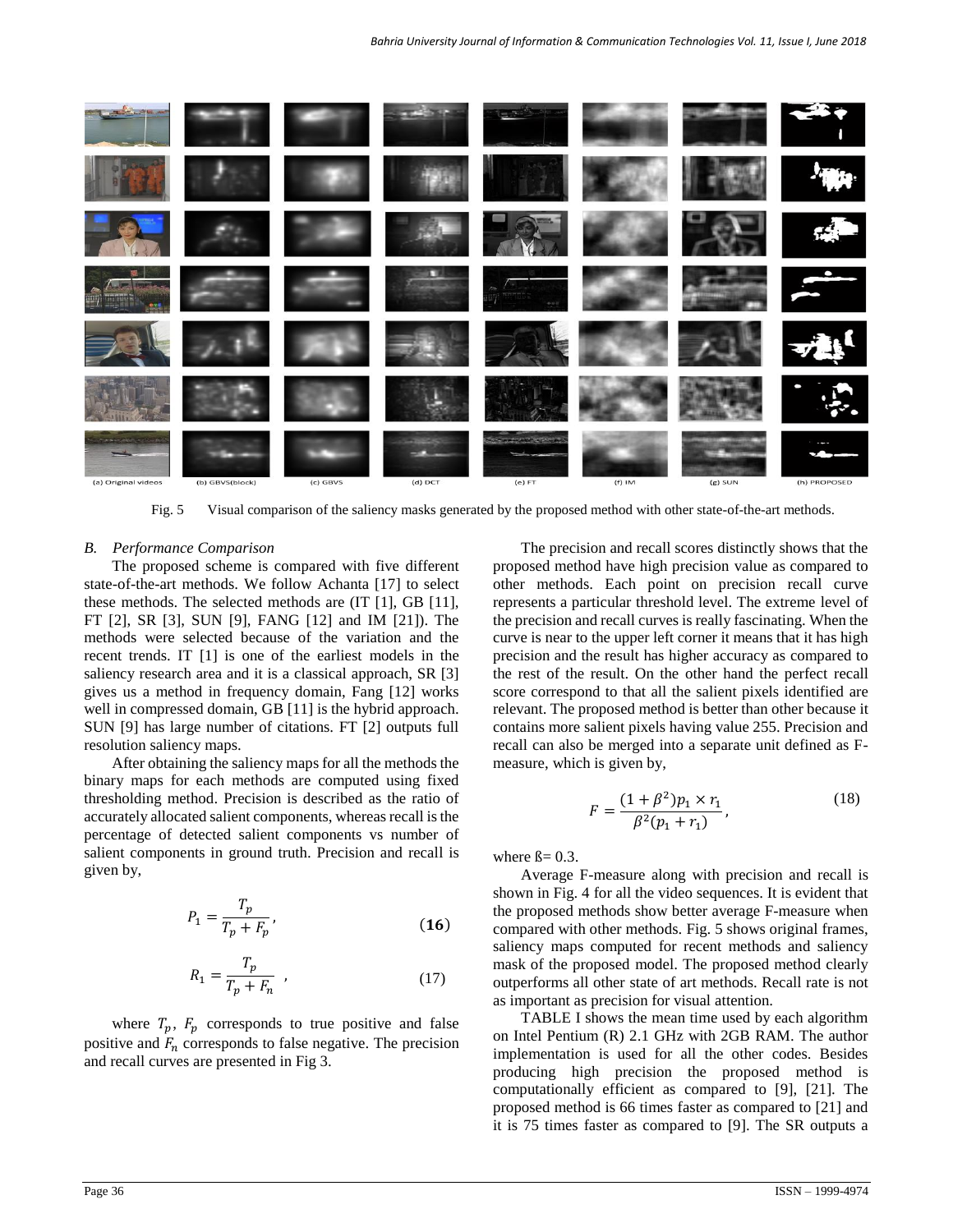precision of 0.75. Similarly, the FT is also based on frequency domain. The FT outputs a value of 0.6766.

| <b>TABLE I</b>                                                |
|---------------------------------------------------------------|
| PERFORMANCE COMPARISON OF THE PROPOSED VISUAL SALIENCY MODEL  |
| WITH OTHER STATE-OF-ART VISUAL SALIENCY ALGORITHMS IN TERM OF |
| MEAN EXECUTION TIME FOR ALL THE VIDEO SEOUENCES.              |

| 6.0649 |
|--------|
|        |
| 13.07  |
| 9.996  |
| 224.99 |
| 125.57 |
| 33.996 |
|        |

#### V. CONCLUSION

This paper suggests a new saliency model for video sequences, which identifies important regions with in the video frames. The saliency maps are computed based on spatial and frequency domain saliency maps. Both these masks are integrated leading to the final saliency mask. The spatial domain map is fast and generates results with welldefined boundaries, whereas the frequency domain map gives more information but has high computational efficiency. The basic difference between the proposed approach and existing approaches is that we consider block level analysis on videos to define a method for videos. The proposed technique is evaluated with five other state of art methods. The proposed method generates improved results in terms of precision and is computationally efficient as compared to the other methods. The proposed method gave 0.7933 precision while all the other methods have low precision values.

In future, we intend to further extend our work by encoding the saliency maps at different quantization parameters, where ROI and non-ROI are encoded at different rates. Similarly, the saliency maps can also be integrated with mode selection and sample adaptive offset filter of the video coding block. In this way optimization can be achieved. We also intend to make use of this saliency in other applications such as video summarization, video quality evaluations, and multimedia applications.

#### REFERENCES

- [1] L. Itti, C. Koch, and E. Niebur, "A model of saliency-based visual attention for rapid scene analysis," IEEE Transactions on pattern analysis and machine intelligence, vol. 20, no. 11, pp. 1254–1259, 1998.
- [2] R. Achanta, F. Estrada, P. Wils, and S. Süsstrunk, "Salient region detection and segmentation," Computer Vision Systems, pp. 66–75, 2008.
- [3] X. Hou and L. Zhang, "Saliency detection: A spectral residual approach," in Computer Vision and Pattern Recognition, 2007. CVPR'07. IEEE Conference on. IEEE, 2007, pp. 1–8.
- [4] V. Gopalakrishnan, Y. Hu, and D. Rajan, "Salient region detection by modeling distributions of color and orientation,"

IEEE Transactions on Multimedia, vol. 11, no. 5, pp. 892–905, 2009.

- [5] Y. Li, J. Sun, C.-K. Tang, and H.-Y. Shum, "Lazy snapping," in ACM Transactions on Graphics (ToG), vol. 23, no. 3. ACM, 2004, pp. 303 308.
- [6] S. Avidan and A. Shamir, "Seam carving for content-aware image resizing," in ACM Transactions on graphics (TOG), vol. 26, no. 3. ACM, 2007, p. 10.
- [7] A. M. Treisman and G. Gelade, "A feature-integration theory of attention," Cognitive psychology, vol. 12, no. 1, pp. 97–136, 1980.
- [8] N. D. Bruce and J. K. Tsotsos, "Saliency, attention, and visual search: An information theoretic approach," Journal of vision, vol. 9, no. 3, pp. 5–5, 2009.
- [9] L. Zhang, M. H. Tong, T. K. Marks, H. Shan, and G. W. Cottrell, "Sun: A bayesian framework for saliency using natural statistics, "Journal of vision, vol. 8, no. 7, pp. 32–32, 2008.
- [10] C. Christopoulos, A. Skodras, and T. Ebrahimi, "The jpeg2000 still image coding system: an overview," IEEE transactions on consumer electronics, vol. 46, no. 4, pp. 1103–1127, 2000.
- [11] J. Harel, C. Koch, and P. Perona, "Graph-based visual saliency," in Advances in neural information processing systems, 2007, pp. 545–552.
- [12] Y. Fang, Z. Wang, W. Lin, and Z. Fang, "Video saliency incorporating spatiotemporal cues and uncertainty weighting," IEEE Transactions on Image Processing, vol. 23, no. 9, pp. 3910–3921, 2014.
- [13] G. Li, Y. Xie, L. Lin, and Y. Yu, "Instance-level salient object segmentation," in 2017 IEEE Conference on Computer Vision and Pattern Recognition (CVPR). IEEE, 2017, pp. 247–256.
- [14] G. Li and Y. Yu, "Deep contrast learning for salient object detection," in Proceedings of the IEEE Conference on Computer Vision and Pattern Recognition, 2016, pp. 478–487.
- [15] S. Frintrop, M. Klodt, and E. Rome, "A real-time visual attention system using integral images," in International conference on computer vision systems, vol. 25, 2007.
- [16] Y.-F. Ma and H.-J. Zhang, "Contrast-based image attention analysis by using fuzzy growing," in Proceedings of the eleventh ACM international conference on Multimedia. ACM, 2003, pp. 374–381.
- [17] R. Achanta, S. Hemami, F. Estrada, and S. Susstrunk, "Frequency tuned salient region detection," in Computer vision and pattern recognition, 2009. cvpr 2009. ieee conference on. IEEE, 2009, pp. 1597–1604.
- [18] S. Goferman, L. Zelnik-Manor, and A. Tal, "Context-aware saliency detection," IEEE Transactions on Pattern Analysis and Machine Intelligence, vol. 34, no. 10, pp. 1915–1926, 2012.
- [19] Y. Hu, X. Xie, W.-Y. Ma, L.-T. Chia, and D. Rajan, "Salient region detection using weighted feature maps based on the human visual attention model," in Pacific-Rim Conference on Multimedia.Springer, 2004, pp. 993–1000.
- [20] M.-M. Cheng, N. J. Mitra, X. Huang, P. H. Torr, and S.-M. Hu, "Global contrast based salient region detection," IEEE Transactions on Pattern Analysis and Machine Intelligence, vol. 37, no. 3, pp. 569–582, 2015.
- [21] N. Murray, M. Vanrell, X. Otazu, and C. A. Parraga, "Saliency estimation using a non-parametric low-level vision model," in Computer vision and pattern recognition (cvpr), 2011 IEEE conference on. IEEE, 2011, pp. 433–440.
- [22] Z. Zivkovic, "Improved adaptive gaussian mixture model for background subtraction," in Pattern Recognition, 2004. ICPR 2004. Proceedings of the 17th International Conference on, vol. 2. IEEE, 2004, pp. 28–31.